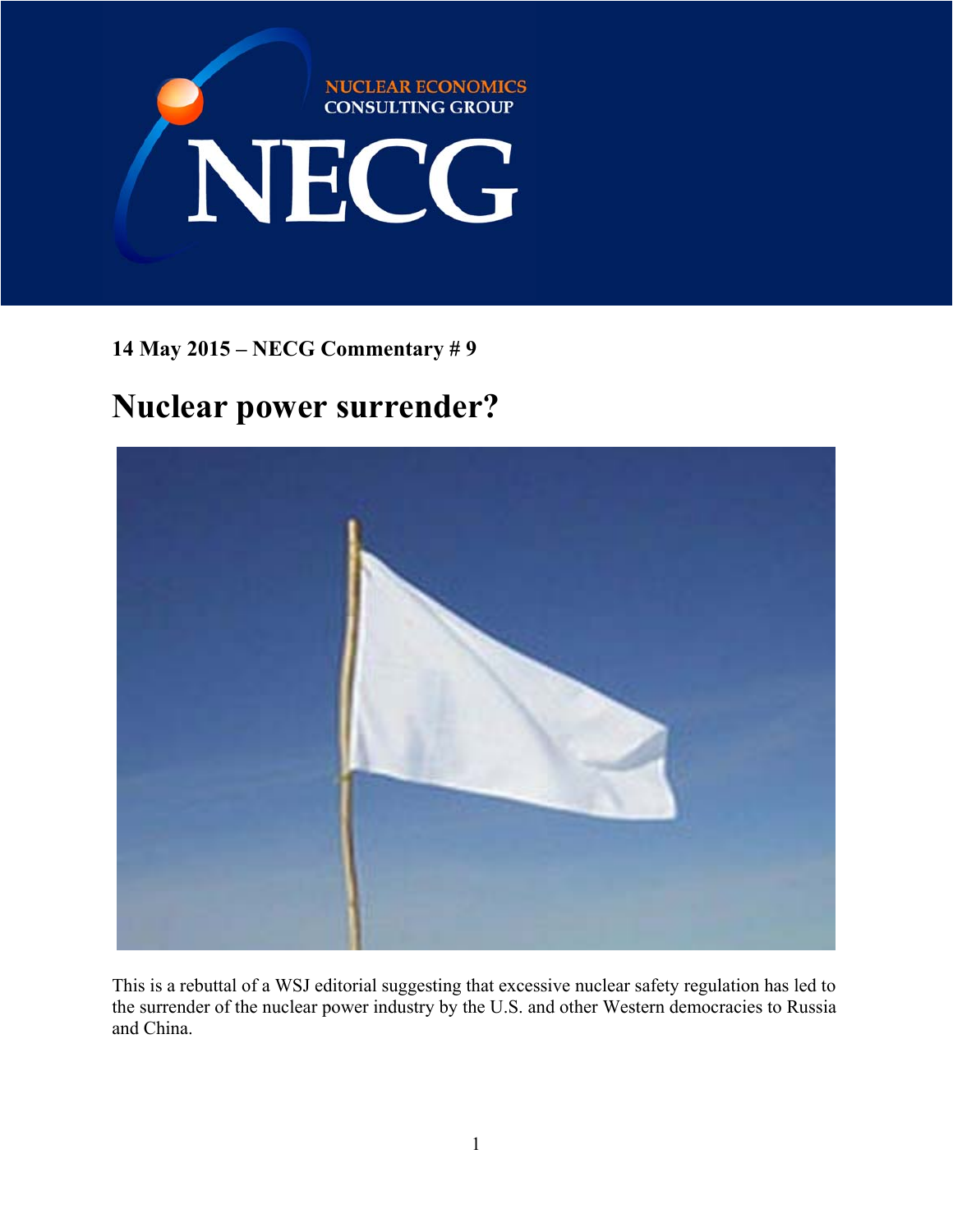

A WSJ editorial, Rethinking the U.S. Surrender on Nuclear Power<sup>1</sup>, suggests that the U.S. and other Western democracies have surrendered the nuclear power industry to Russia and China because of our approach to nuclear safety regulation.

The editorial ignores other important factors leading to the difference in nuclear power activity, including nuclear power economics, electricity industry structure, and the role of government.

#### **Nuclear power economics**

The most important reason that U.S. nuclear power activity is low is because the U.S. has cheap natural gas.

Nuclear power plants are special-purpose reactors designed to generate electricity. The value of the electricity generated determines the value of the nuclear power plant and the value of nuclear electricity depends on the cost of electricity from other available sources.

The U.S. has cheap electricity from combined cycle gas turbine power plants burning low-cost natural gas. The Levelized Cost of Electricity (LCOE) for new combined cycle gas-turbine power plants is lower than the LCOE for new nuclear power in the U.S.<sup>2</sup>

In other countries, nuclear power has a lower LCOE than other sources of electricity, making it a preferred long-term generation option.

### **Electricity Industry Structure**

Even if nuclear power has a lower LCOE than other generation technology alternatives, a nuclear power project investment requires long-term revenue certainty that usually comes from the electricity industry.<sup>3</sup>

The electricity industry has two models with different economic principles.

## **Traditional model**

The traditional electricity industry structure has vertically integrated monopolies subject to economic regulation or government ownership.

The economic objective of traditional utilities is to build a system, including a portfolio of generating plants, which meets customer demand at the lowest long-term total system  $cost<sup>4</sup>$ . Long-term generation planning, with commitments to build new generating capacity, can provide revenue certainty needed for nuclear power plant investments.

 $\frac{1}{1}$ This editorial may this may be behind a paywall unless you subscribe to the WSJ.

As discussed in **NECG** Commentary #8.

<sup>3</sup> Discussed in more detail in my January 2015 NEI Magazine article, US nuclear industry in decline.<br>
Total system cost includes short-run marginal cost of nower plants, plus fixed operating costs, recov

Total system cost includes short-run marginal cost of power plants, plus fixed operating costs, recovery of investments, costs for transmission and distribution systems, and other items.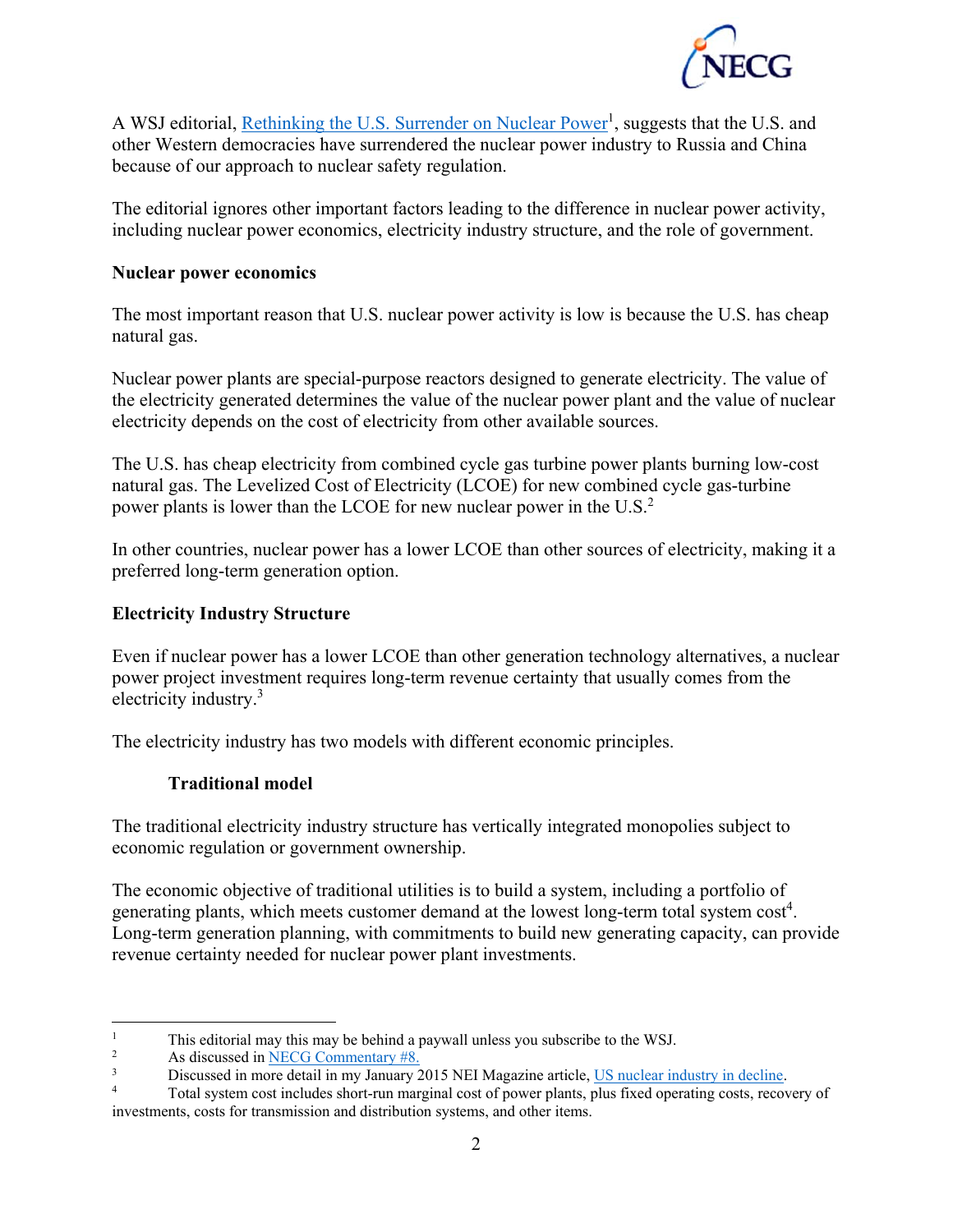

All nuclear power plants in operation today and almost all nuclear power plants under construction today are in traditional electricity systems. There is more than a century of successful experience with the traditional model.

#### **Market model**

The market approach to electricity has a de-integrated and restructured electricity industry with generators competing in an electricity spot market.

The economic objective of electricity markets is to minimize the wholesale spot market price.<sup>5</sup>

Even if electricity market spot prices today are high enough to support a nuclear power plant investment, future spot market prices are uncertain. Electricity sales at uncertain spot prices does not provide the long-term revenue certainty needed to support a nuclear power plant investment. The market model relies on private electricity generation investors with a focus on maximizing return and minimizing commercial risk, making revenue certainty even more important for power plant investments.

No nuclear power plants have been built under the new market model. Electricity markets may not be compatible with nuclear power.<sup>6</sup>

Several U.S. merchant nuclear plants operating in electricity markets have retired early for economic reasons.<sup>7</sup> The UK Electricity Market Reform process was done to permit UK Government intervention in the electricity market to provide long-term revenue certainty to ensure sufficient and appropriate generation investments (e.g., Hinkley Point C).

#### **Role of Government**

Most nuclear power activity today is in countries with a strong role of government in the electricity industry *and* in the nuclear power industry.

The role of government in the economy ranges from market capitalism (e.g., the U.S.) to government ownership (e.g., China). Market capitalism has private companies competing in the market to provide goods and services, with government economies having state-owned firms providing goods and services based on top-down planning.

Power plants provide direct benefits to owners, but also provide indirect economic impacts that are important for government. A state-owned utility can make power plant investment decisions that reflect both direct benefits and indirect economic impacts. Similarly, a state-owned nuclear

<sup>1</sup> 5 Wholesale spot prices only include short-run marginal costs, not fixed operating costs, returns on and of investments, or other electricity system costs.

<sup>6</sup> As discussed in my 4 February 2015 editorial in World Nuclear News, Can nuclear succeed in liberalized electricity markets?

<sup>7</sup> The link between the electricity market and Vermont Yankee's early retirement is discussed in NECG Commentary #4.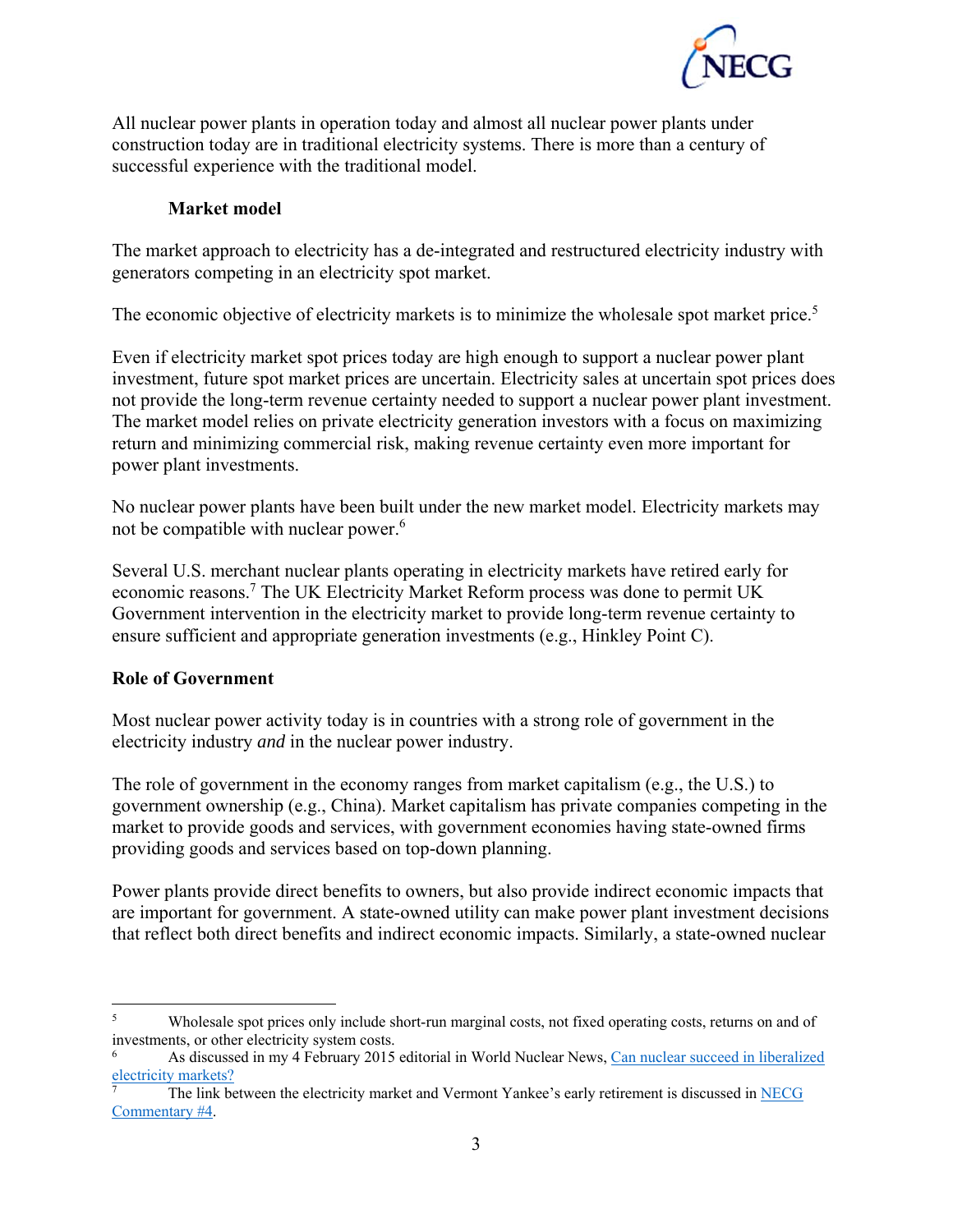

power industry can provide direct benefits to owners and indirect economic impacts on the economy.

Government economies are more likely to have a traditional electricity industry. These government economies are also more likely to have a state-owned nuclear power industry.

Government control over both the electricity industry and the nuclear power industry allows coordinated nuclear power strategies. A government decision to develop nuclear power leads to nuclear power plant orders by government utilities. These nuclear power plant orders are placed with state-owned nuclear industrial companies that deliver the nuclear power plants while building industrial capability.

#### **State Capitalism**

Some countries are building nuclear power plants as a part of national energy and nuclear industry strategies.

These countries have state-owned utilities buying nuclear power plants from national nuclear industrial companies that also compete in the world market. These national nuclear power companies are examples of state capitalism, $<sup>8</sup>$  where government-owned and government-</sup> controlled companies compete in global markets against private companies.



French nuclear build

 $\overline{a}$ 8

As discussed in "The End of the Free Market" by Ian Bremmer.